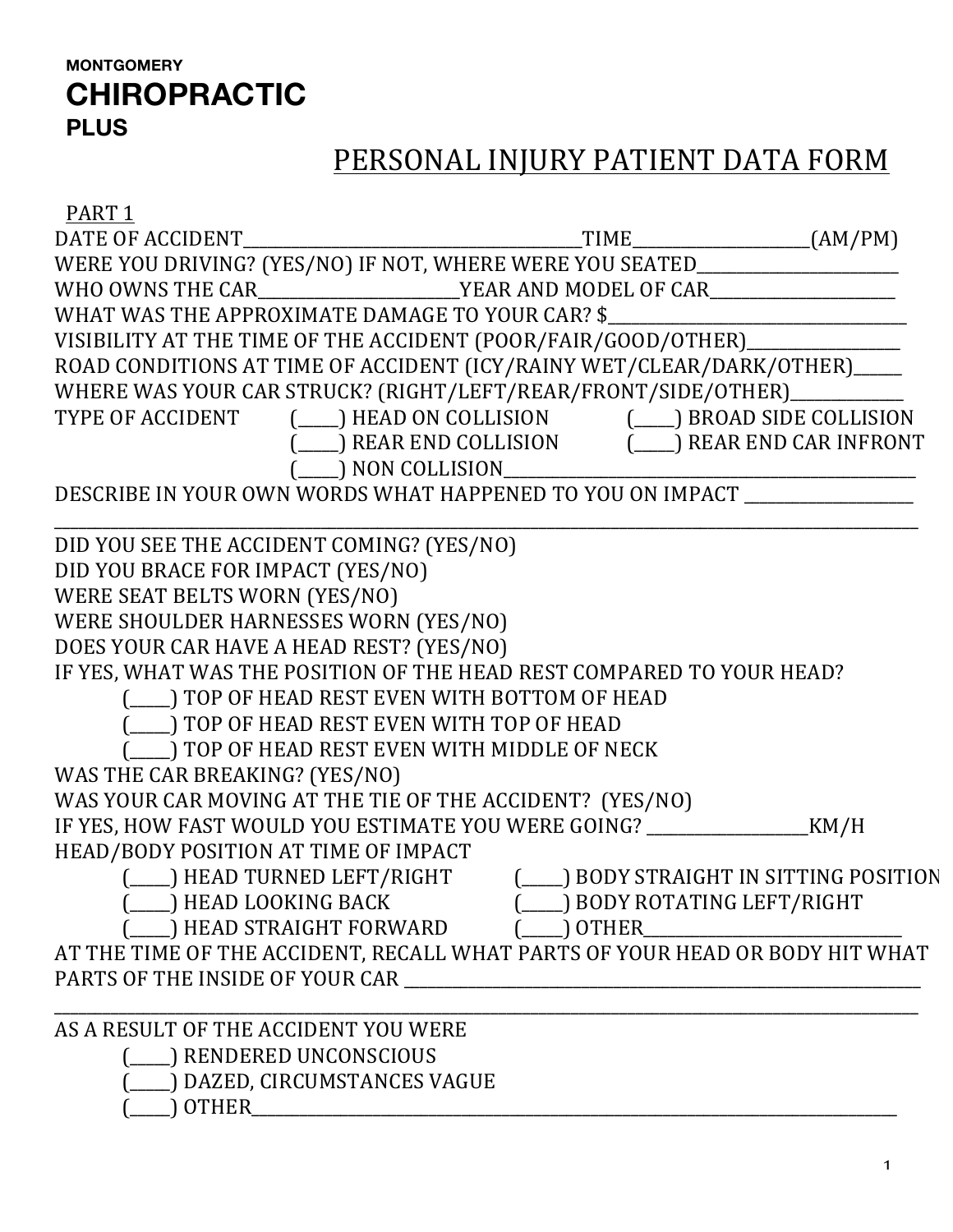#### **MONTGOMERY CHIROPRACTIC PLUS**

## PERSONAL INJURY PATIENT DATA FORM

COULD YOU MOVE ALL PARTS OF YOUR BODY? (YES/NO) IF NO, WHAT PARTS AND WHY?

| WERE YOU ABLE TO GET OUT OF THE CAR AND WALK AROUND? (YES/NO)                                                      |                     |
|--------------------------------------------------------------------------------------------------------------------|---------------------|
| IF NO, WHY NOT?                                                                                                    |                     |
| WHAT BLEEDING CUTS DID YOU GET FROM THE ACCIDENT? ______________________________                                   |                     |
|                                                                                                                    |                     |
| PLEASE DESCRIBE HOW YOU FELT IMMEDIATELY AFTER THE ACCIDENT                                                        |                     |
| LATER THAT DAY_______________________LATER THAT NIGHT___________________________                                   |                     |
| THE NEXT DAY_______________________THE FOLLOWING DAYS____________________________                                  |                     |
| CHECK SYMPTOMS APPARENT SINCE THE ACCIDENT                                                                         |                     |
| (____) HEADACHE (____) LOSS OF SMELL (___) NUMBNESS IN FINGERS                                                     |                     |
|                                                                                                                    | $(\_\_)$ COLD HANDS |
| _) MID BACK PAIN (___) LOSS OF MEMOR (___) COLD FEET                                                               |                     |
| (____) LOW BACK PAIN (____) FATIGUE (___) DIARRHEA                                                                 |                     |
| _) EYES SENSITIVE (____) TENSION                                                                                   | CONSTIPATION        |
| ) PAIN BEHIND EYE(___) SHORT OF BREATH                                                                             | ( CHEST PAIN        |
|                                                                                                                    |                     |
| _) FAINTING     (____) DEPRESSION      (____) COLD SWEATS                                                          |                     |
| _) RINGING IN EARS (___) SLEEPING PROBLEMS (___) ANXIOUS                                                           |                     |
| _) LOSS OF BALANCE(____) NUMBNESS IN TOES (_                                                                       | OTHER               |
|                                                                                                                    |                     |
| PART <sub>2</sub>                                                                                                  |                     |
|                                                                                                                    |                     |
| HAVE YOU MISSED TIME FROM WORK? (YES/NO)                                                                           |                     |
|                                                                                                                    |                     |
|                                                                                                                    |                     |
| BEEN UNABLE TO WORK SINCE ACCIDENT (YES/NO)<br>DID YOU SEEK MEDICAL HELP IMMEDIATELY/SOON AFTER ACCIDENT? (YES/NO) |                     |
|                                                                                                                    |                     |
| IF YES, HOW DID YOU GET THERE?                                                                                     |                     |
| (__) SOMEONE DROVE ME (___) AMBULANCE (__) POLICE                                                                  |                     |
| _) DROVE OWN CAR                                                                                                   |                     |
| PART <sub>3</sub>                                                                                                  |                     |
|                                                                                                                    |                     |
| WERE YOU EXAMINED (YES/NO)                                                                                         |                     |
| WERE X-RAYS TAKEN (YES/NO) IF YES WHAT BODY PART ____                                                              |                     |
|                                                                                                                    |                     |